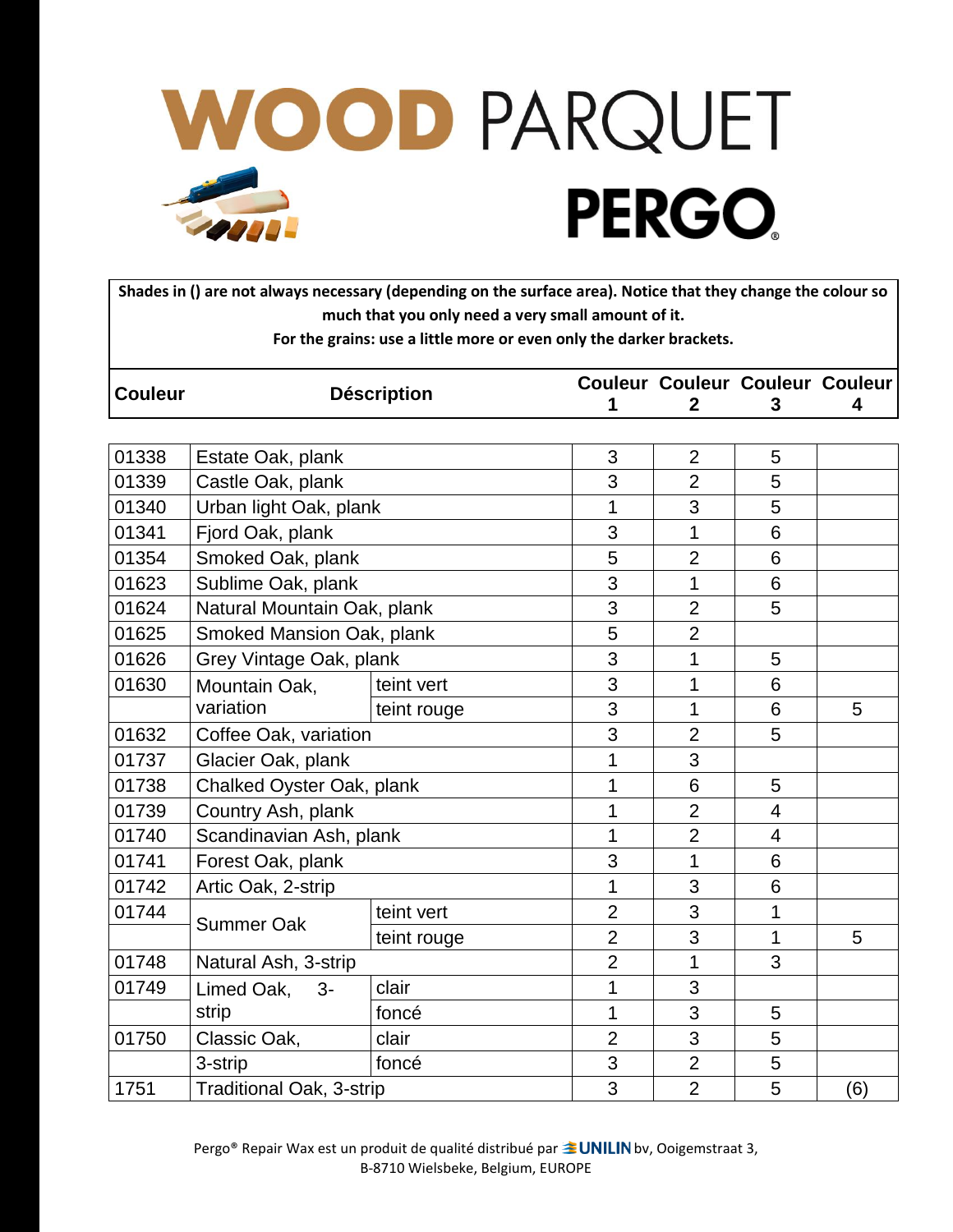## WOOD PARQUET

| 3562 | Nordic Polar Oak, plank         | 3              | 1              | (4)            | (6)            |
|------|---------------------------------|----------------|----------------|----------------|----------------|
| 3564 | Charleston Oak oiled, plank     | 3              | 1              | (6)            | (5)            |
| 3566 | Residence Oak, plank            | 3              | $\overline{2}$ | 1              | (4)            |
| 3787 | Seafield Oak, plank             | 3              | 1              | (5)            | (6)            |
| 3788 | Blackened Oak oiled, plank      | 3              | 1              | 6              |                |
| 3789 | Chateau Oak, plank              | $\overline{2}$ | 3              | 5              | (6)            |
| 1625 | Smoked Mansion Oak oiled, plank | 3              | $\overline{2}$ | 5              | (6)            |
| 1626 | Grey Vintage Oak oiled, plank   | 3              | $\overline{7}$ | (5)            | (6)            |
| 3096 | Camel Brown Oak, plank          | 3              | $\overline{2}$ | 5              | (6)            |
| 3790 | Natural Mountain Oak, plank     | 1              | 3              | 5              | (6)            |
| 3791 | Whitewashed Oak, plank          | $\overline{2}$ | 1              | 3              | (5)            |
| 3792 | Sublime Oak, plank              | 3              | 1              | 5              | (6)            |
| 3793 | Ice White Oak, plank            | 1              | 3              | 5              | (7)            |
| 3794 | Lighthouse Oak, plank           | $\overline{2}$ | $\overline{7}$ | 1              | (5)            |
| 3795 | Concrete Grey Oak oiled, plank  | $\overline{7}$ | 4              | (6)            |                |
| 3815 | Chalked Oyster Oak oiled, plank | 3              | 1              | 5              | $\overline{7}$ |
| 1739 | Country Ash, plank              | 1              | 3              | (3)            |                |
| 1741 | Spring Oak, plank               | 1              | 3              | 4              | (2)            |
| 3097 | Ranch Oak, plank                | 3              | $\overline{2}$ | (3)            | (6)            |
| 3201 | Natural Oak, plank              | $\overline{2}$ | 3              | 5              |                |
| 3202 | Northern Light Oak, plank       |                |                |                |                |
| 3203 | Grey Oak, plank                 | $\overline{7}$ | 3              | (5)            | (6)            |
| 3572 | Arctic Oak, plank               | 3              | 1              | (5)            | (6)            |
| 3796 | Dark Coffee Oak, plank          | 4              | 6              | $\overline{2}$ |                |
| 3797 | Saddle Brown Oak, plank         | 3              | 6              |                |                |
| 3798 | Natural Prime Oak, plank        | 3              | 1              | (5)            | (6)            |
| 3799 | Brown Oak, plank                | 3              | 6              |                |                |
| 3800 | Harbourside Oak, plank          | 1              | $\mathbf{2}$   | 3              | (7)            |
| 3801 | Ivory Oak, plank                | $\overline{7}$ | 5              | (6)            | (1)            |
| 3816 | Archipelago Oak, plank          | 1              | 3              | 5              | (6)            |
| 3201 | Natural Oak, plank              |                |                |                |                |
| 3202 | Northern Light Oak, plank       | $\mathbf{1}$   | 4              | 3              | (6)            |
| 3802 | Oak, 3-strip                    |                |                |                |                |

Pergo® Repair Wax est un produit de qualité distribué par **EUNILIN** bv, Ooigemstraat 3, B-8710 Wielsbeke, Belgium, EUROPE